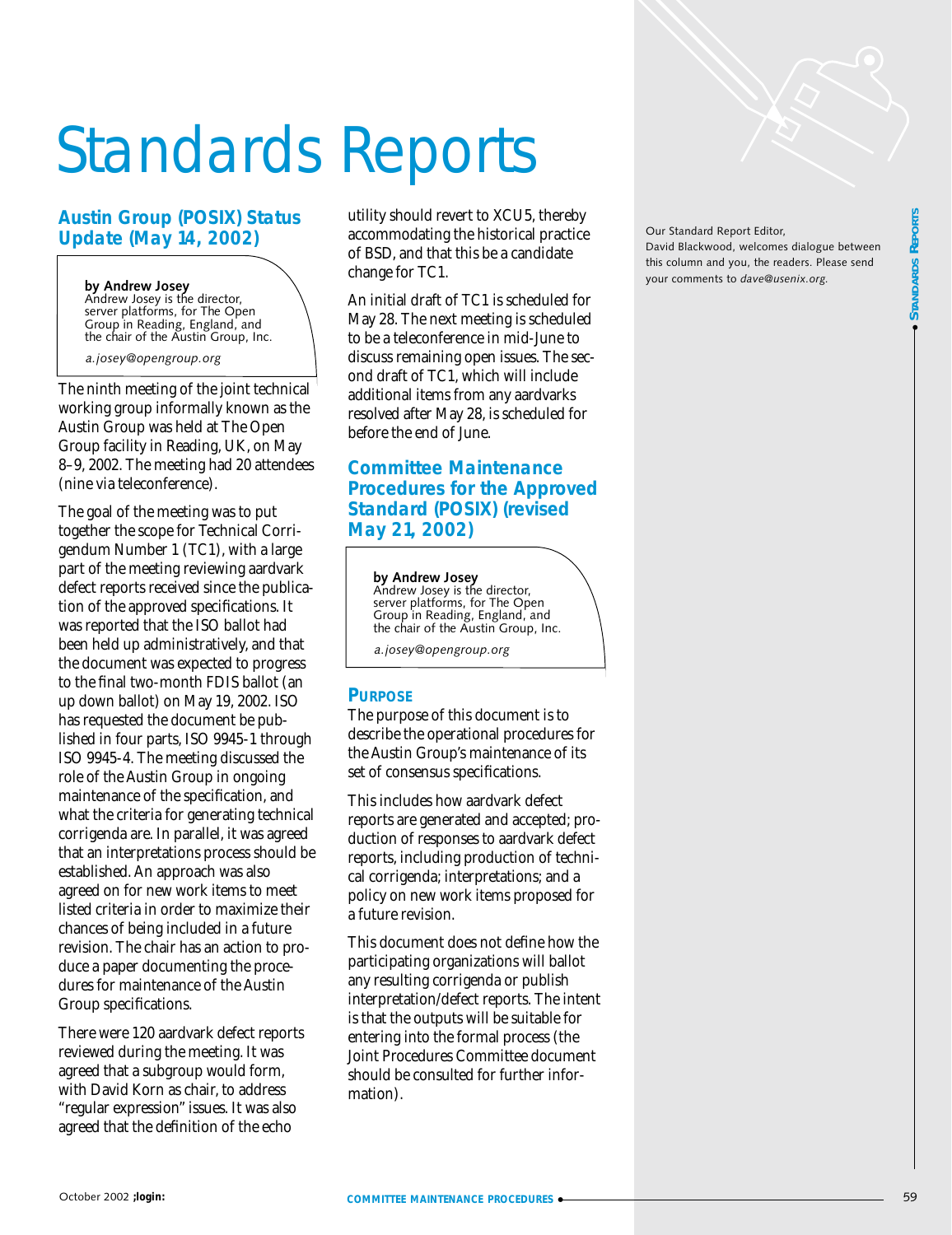## **PART 1: DEFECT REPORTING PROCEDURES**

- 1. PARTICIPATION IS ELECTRONIC. THERE IS NO PAPER.
- 2. The final standard can be obtained from sponsoring organizations in electronic format. There is also an HTML version freely available on the World Wide Web. Proposed technical corrigenda, when available, will be available with line numbers for the purpose of review.
- 3. The defect-reporting format is the aardvark format. (See URL *[http://www.opengroup.org/austin/aardvark/](http://www.opengroup.org/austin/aardvark/.)*.) Tools are provided to generate aardvark format comments (a C tool and a Web page). Defect reports that do not follow the required format for

aardvark need not be accepted at the chair's discretion.

4. All members of the review group for defect reports should be on the review reflector, which is a separate reflector to the general Austin Group discussion list.

The purpose of the review reflector is for submission of comments in aardvark format. The review reflector is not a general discussion list.

Additional participants may join the review reflector at any time and participate in defect report reviews.

5. All defect reports shall be submitted electronically to the review reflector in the aardvark format, including the following subject line:

Subject: Defect in <document\_name>

(Note that a subject line of "BUG" in place of "Defect" is also acceptable.)

Where <document\_name> can be one of

\*XSH \*XCU \*XBD \*XRAT

These must refer to the final approved standard, or to proposed technical corrigenda (when available).

Additional names will be added for the technical corrigenda when available.

The full aardvark submission format is described at *<http://www.opengroup.org/austin/aardvark/>*.

It is important that the guidelines be followed. The chair has the discretion to reject aardvarks that do not follow the guidelines.

The approved standard includes line numbers, which should be used when submitting defect reports. In the absence of the line numbers – for example, if using the HTML version – exact URLs and a description of the paragraph number within a subsection are needed to identify the problem.

All review comments shall be collated and made publicly available on a Web page as they come in.

Reviewers should ensure that they are familiar with the detailed scope of the project when submitting comments. 6. A review resolution meeting shall occur periodically to

review the defect reports.

For those who submit comments, you are urged to attend the review resolution meeting or to be available via email and/or telephone during a meeting to respond to any queries related to your review comments. (Note that this means that meeting hosts should be willing to provide telephone connectivity for voice and data communications.)

The meeting shall review each aardvark comment and record a disposition as follows:

- \*Accept
- \*Accept as marked below
- \*Duplicate
- \*Reject

A rationale is recorded with each aardvark for rejected or partial changes.

- 7. After a review meeting, a change request report shall be sent back to the main Austin Group reflector.
- 8. It is the responsibility of individual reviewers to check the change request report to find out the disposition of their individual review comments.

If a reviewer disagrees with the disposition, he or she should (1) raise it with his or her organizational representative or (2) raise it during the next review resolution meeting.

## **PART 2: DEFECT REPORTING RESPONSE**

Everything starts out as an aardvark defect report, unless raised during a plenary session when the organizational representatives are present.

There are four possible outcomes to an aardvark defect report:

- 1. The committee agrees with the aardvark defect report and is proposing a change for inclusion in a technical corrigendum.
- 2.The committee agrees with the aardvark defect report and is proposing to enter the report and response into the interpretations process.
- 3. This appears to be a new work item and is thus out of scope of maintenance and cannot be addressed through technical corrigenda or interpretations. The response to the aardvark defect report closes this item.
- 4.No action arising, the response to the aardvark defect report closes this item.

The rest of this section describes the criteria for technical corrigenda, the interpretations process, and recommendations for how new work items are addressed.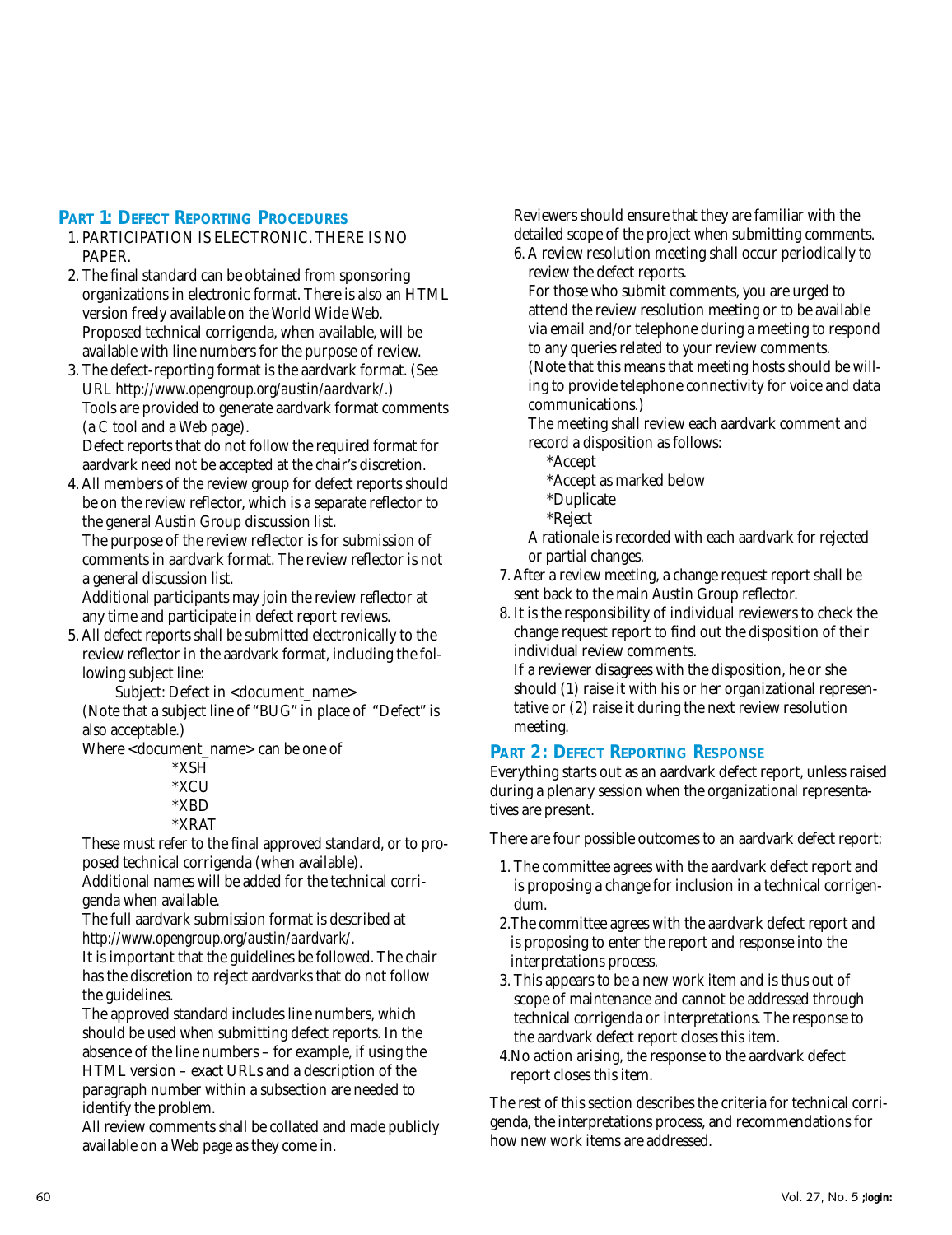#### **TECHNICAL CORRIGENDA**

A technical corrigendum can change the meaning of the standard. As such, all technical corrigenda require formal approval by the sponsoring organizations (usually through a formal ballot process).

The following are the criteria for a technical corrigendum (TC):

- 1. It has to be in the scope of the original Austin Group project (see *[http://www.opengroup.org/austin/docs/austin\\_9r6.txt](http://www.opengroup.org/austin/docs/austin_9r6.txt)*).
- 2. It should be non-controversial (a TC is intended to pass ballot on the first attempt).
- 3. It contains no new APIs (functions/utilities); however, it may add enumeration symbol and non-function #defines and reserve additional namespaces.
- 4. Typically, a TC is used to resolve contradictions between different parts of the standard, add consistency between the standard and overriding standards, and fix securityrelated problems.

#### **INTERPRETATIONS**

Interpretation processing occurs as part of defect report processing.

It is important to make sure that any interpretation has received the concurrence of a balance of interests. For this reason, the Austin Group is not able to provide an instant response to interpretation requests except in those cases where the matter has previously received formal consideration.

An interpretation does not change the meaning of the standard. Notes to the editor (not part of the formal interpretation) are expected to be considered in the next revision of the standard. An interpretation may be controversial.

Interpretation requests are reviewed and evaluated by an official interpretations group (the Austin Group reflector). The following set of guidelines is provided to ensure requests are processed appropriately.

There are three overriding rules related to interpretations:

Rule 1: THE STANDARD IS WHAT IT SAYS. The words actually approved by the balloting group reflect the requirements set forth by that document. If the words are substantively wrong, then corrective action can be taken via the technical corrigenda process with the full backing of the consensus process. Interpretations must comment on what the standard actually does say, not what it should say, nor what it says incorrectly. These mechanisms for quick revision of the standard (i.e., TC) are used, rather than interpretations, to make changes according to "how things should be."

Fichilated Constitution and the member of the singular properties of the singular constitution of the singular constitution of the singular constitution of the singular constitution of the singular constitution of the sing Rule 2: If THERE IS AMBIGUITY in what the standard calls for, then interpretations must favor a looser conformance requirement rather than a more restrictive one. This will allow some "weirdnix" implementations to conform to a current standard. Again, corrective action can be taken via the technical corrigenda process and eliminate this ambiguity with the full backing of the consensus process. Rule 3: If THERE IS A CONTRADICTION between two sections of the standard, and there is reason to believe that one part is correct, then the rationale should be elucidated and the technical corrigenda process applied.

#### **PRO FORMA RESPONSES**

In order to follow the guidelines, interpretations make use of the following pro forma responses to guarantee uniformity of the process. Note, stating the conformance implications is important, and offers a way to distinguish between requirements placed on implementations, applications, and test methods.

1. THE UNAMBIGUOUS SITUATION:

"The standard clearly states . . ., and conforming implementations must conform to this."

2. THE "DEFECT" SITUATION (i.e., the balloting group appears to have gotten it wrong):

"The standards states . . ., and conforming implementations must conform to this. However, concerns have been raised about this which are being referred to the sponsor."

- 3. THE AMBIGUOUS SITUATION: "The standard is unclear on this issue, and no conformance distinction can be made between alternative implementations based on this. This is being referred to the sponsor."
- 4. THE UNADDRESSED ISSUE:

"The standard does not speak to this issue, and as such no conformance distinction can be made between alternative implementations based on this. This is being referred to the sponsor."

5. CONDITIONAL INTERPRETATION BASED ON OTHER STANDARD(S):

"The required behavior of this xxx standard is dependent on the requirements of the yyy standard. If yyy requires aaa then xxx requires bbb, whereas if yyy requires ccc then xxx requires ddd. A request for interpretation of the yyy standard is being forwarded to the yyy committee."

6. SUBSTANTIALLY IDENTICAL TO PREVIOUS INTER-PRETATION:

"This request is substantially identical to interpretation #aaa, and the resolution of that interpretation applies in this case."